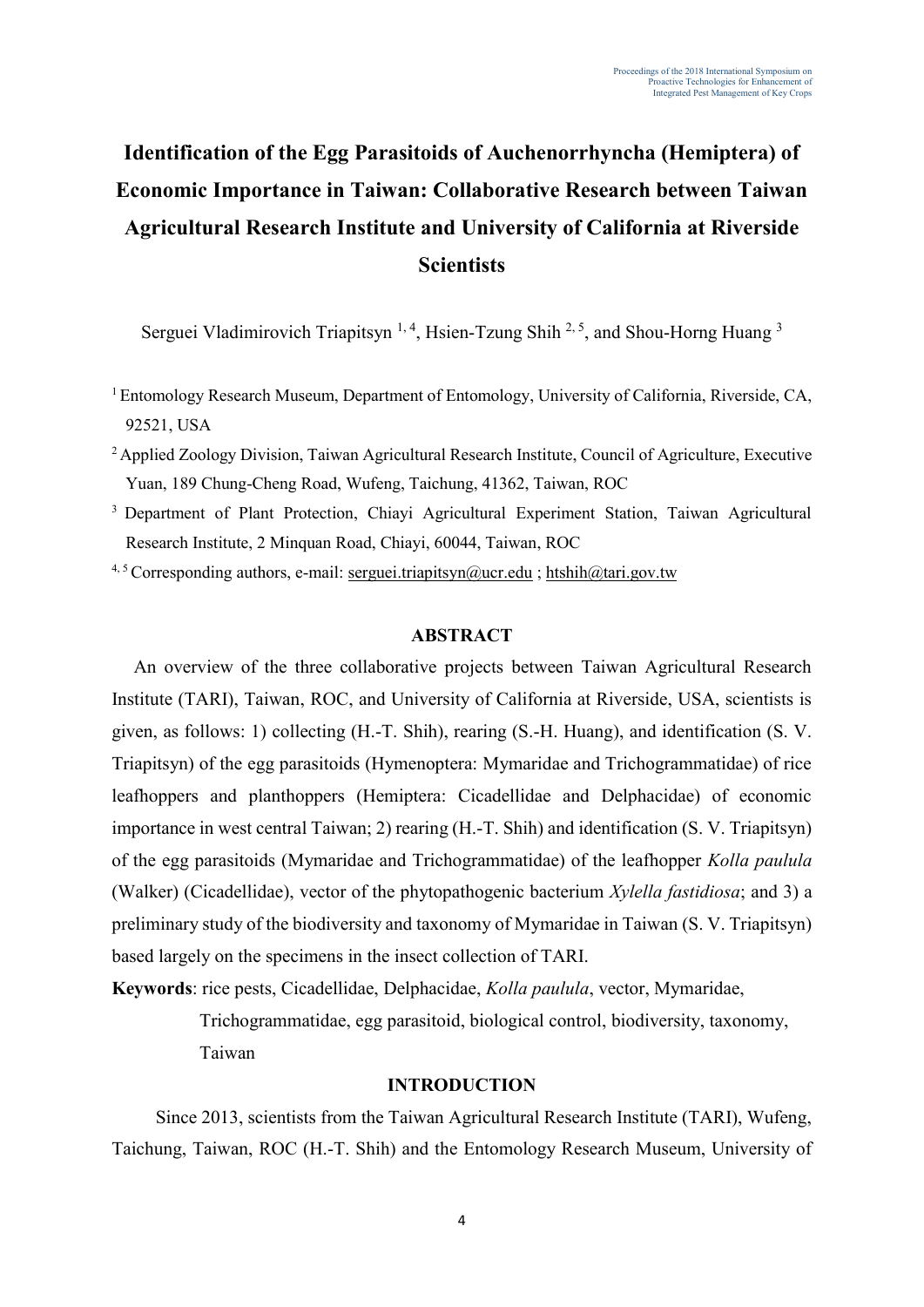California, Riverside, California, USA (S. V. Triapitsyn) have collaborated on the three research projects which are important for applied entomology in Taiwan, particularly for biological control of some key agricultural pests belonging to Auchenorrhyncha (Hemiptera). Several years later, S.-H. Huang (Chiayi Agricultural Experiment Station, TARI) joined the effort on one of these projects, rearing egg parasitoids of rice leafhoppers and planthoppers in Chiayi and Yunlin counties of Taiwan.

As outlined by Triapitsyn<sup> $(15)$ </sup>, the most common egg parasitoids of Auchenorrhyncha belong to two families of Hymenoptera, Mymaridae and Trichogrammatidae of the superfamily Chalcidoidea. Worldwide, they are largely responsible for the natural control of leafhopper (Cicadellidae), planthopper (Delphacidae), and treehopper (Membracidae) species, including some economically important pests. Therefore, knowledge of their taxonomy (for correct identification) and biology is very important for biological control, ecological, and biodiversity studies. Triapitsyn<sup>(15)</sup> also provided an overview of the history and current status of the taxonomy and biology of these two groups of egg parasitoids in Taiwan.

### **COLLABORATIVE PROJECTS**

# **1. Collecting, rearing, and identification of egg parasitoids of rice leafhoppers and planthoppers of economic importance in west central Taiwan**

**Project rationale.** Recently, Triapitsyn<sup>(20)</sup> gave a critical analysis of the history of prior identifications of the egg parasitoids (Mymaridae only) of rice leafhoppers and planthoppers in Taiwan. Chu and Hirashima (3) summarized the earlier Taiwanese literature on the natural enemies of rice leafhoppers and planthoppers, while Hirashima<sup>(5)</sup> provided information on their survey in Taiwan. Lin<sup>(6)</sup> and Chen<sup>(1)</sup> also reported on the egg parasitoids of rice leafhoppers and planthoppers in Taiwan, while Chen and Yu (2) studied *Anagrus* Haliday egg parasitoids of brown rice planthopper, *Nilaparvata lugens* (Stål) (Delphacidae). Unfortunately, almost no voucher specimens from these earlier studies in Taiwan could be found in the museum collections either there (including that of TARI) or in Japan  $(20)$ , so it was impossible, with a very few exceptions (20), to verify their identity with confidence; it seems likely that most of them were misidentified at species level (20). Therefore, we decided to conduct a new survey of egg parasitoids of rice leafhoppers and planthoppers in west central Taiwan (Taichung as well as Chiayi and Yunlin counties) with the aim of identifying them properly. The latter, however, has proven to be not a small task by itself as a lot of confusion exists in Asia (in the Oriental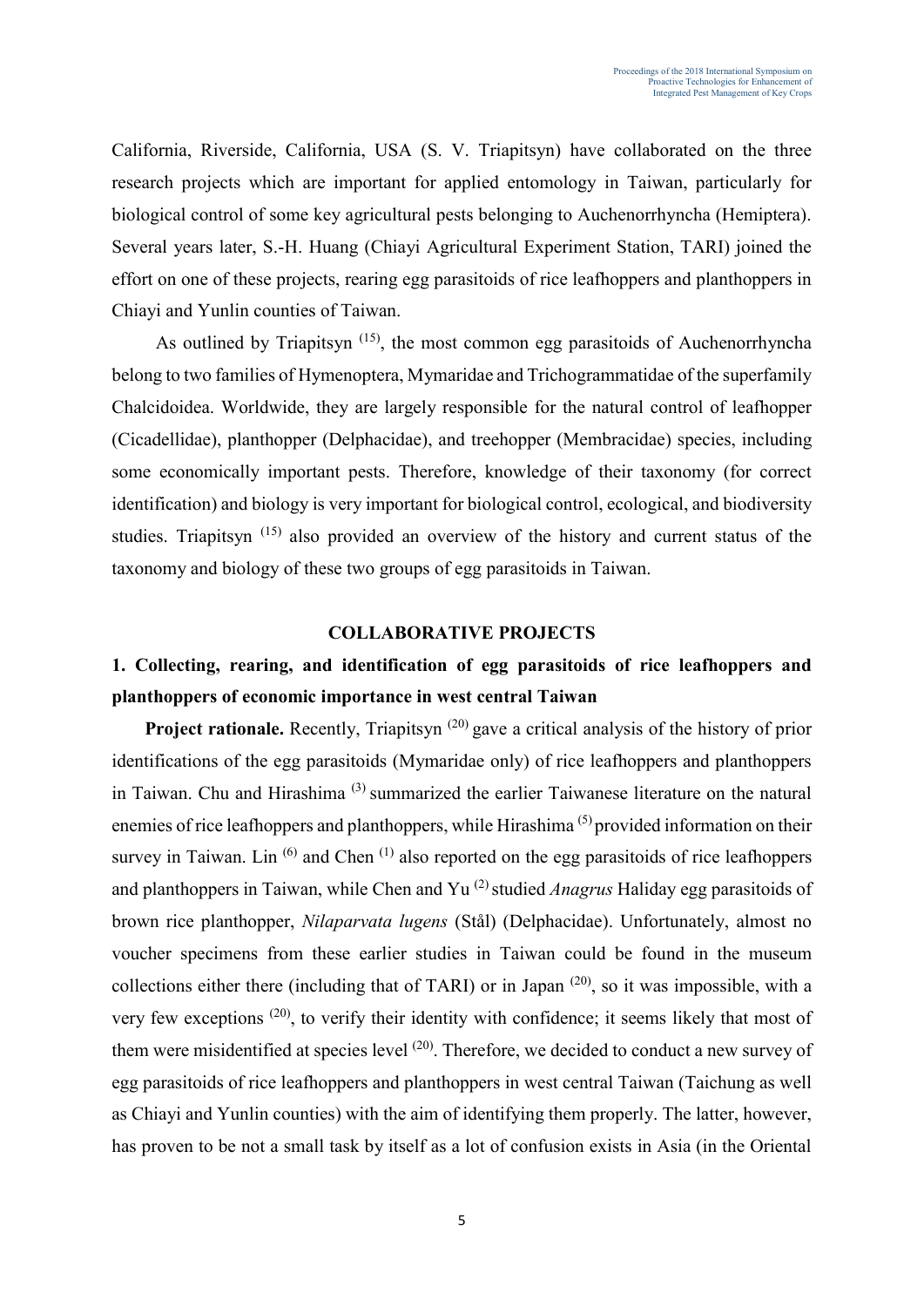region and southern part of the eastern Palaearctic region) in regard of their identification. For instance, without providing much of critical analysis, Gurr *et al.* (4) summarized many published records of parasitoids of Asian planthopper pests of rice; among the mymarid egg parasitoids they included both valid species and, separately, their several current synonyms, as well as some obvious misidentifications, species of unknown identity such as *Gonatocerus longicrus*  (Kieffer), and a genus which is not known to have species that parasitize eggs of either leafhoppers or planthoppers (*Anaphes* spp.).

**Specimen collection and preparation. During 2015 and 2016, egg parasitoids of** selected species of rice pests belonging to the Auchenorrhyncha were reared in Chiayi and Yunlin counties by S.-H. Huang by exposing their sentinel eggs in rice plants in pesticide-free rice fields. For obtaining sentinel eggs, 30-day-old rice plants were used; each pot contained 3 to 5 tillers. Five gravid female adults each of the green rice leafhopper *Nephotettix cincticeps* (Uhler) (Cicadellidae) or the planthoppers (Delphacidae) *Laodelphax striatella* (Fallén) (small brown planthopper), *Nilaparvata lugens* (Stål) (brown planthopper), and *Sogatella furcifera*  (Horváth) (whitebacked planthopper) were released into caged pots with rice plants for oviposition. The host leafhoppers or planthoppers were removed from the cages after 24 hours, and the pots with their sentinel eggs were taken to the rice fields and exposed there for parasitization for 48 hours. Then the rice plants with both unparasitized (Fig. 1) and parasitized (Fig. 2) eggs were taken back to the laboratory. The tillers with host eggs were transferred to vials lined with a moistened filter paper to avoid desiccation. The parasitized host eggs turned reddish (Fig. 2). The emerging parasitoids were collected daily, labeled, and placed in 95% ethanol for storage at -20°C until shipped to H.-T. Shih and/or S. V. Triapitsyn for identification and record keeping.

In Taichung, egg parasitoids of rice leafhoppers and planthoppers were collected using a Malaise trap (Fig. 11) and yellow pan traps in an experimental organic rice field at TARI, Wufeng, during S. V. Triapitsyn's visit in October 2016. Thereafter several Malaise traps were installed in rice fields in Taichung by H.-T. Shih and M.-R. Tzeng, who collected and processed the samples. The obtained data will be used for both parasitoid identification and for obtaining information on their species composition, abundance, and population dynamics. These will be reported elsewhere in a forthcoming joint publication to be submitted to the Journal of Taiwan Agricultural Research.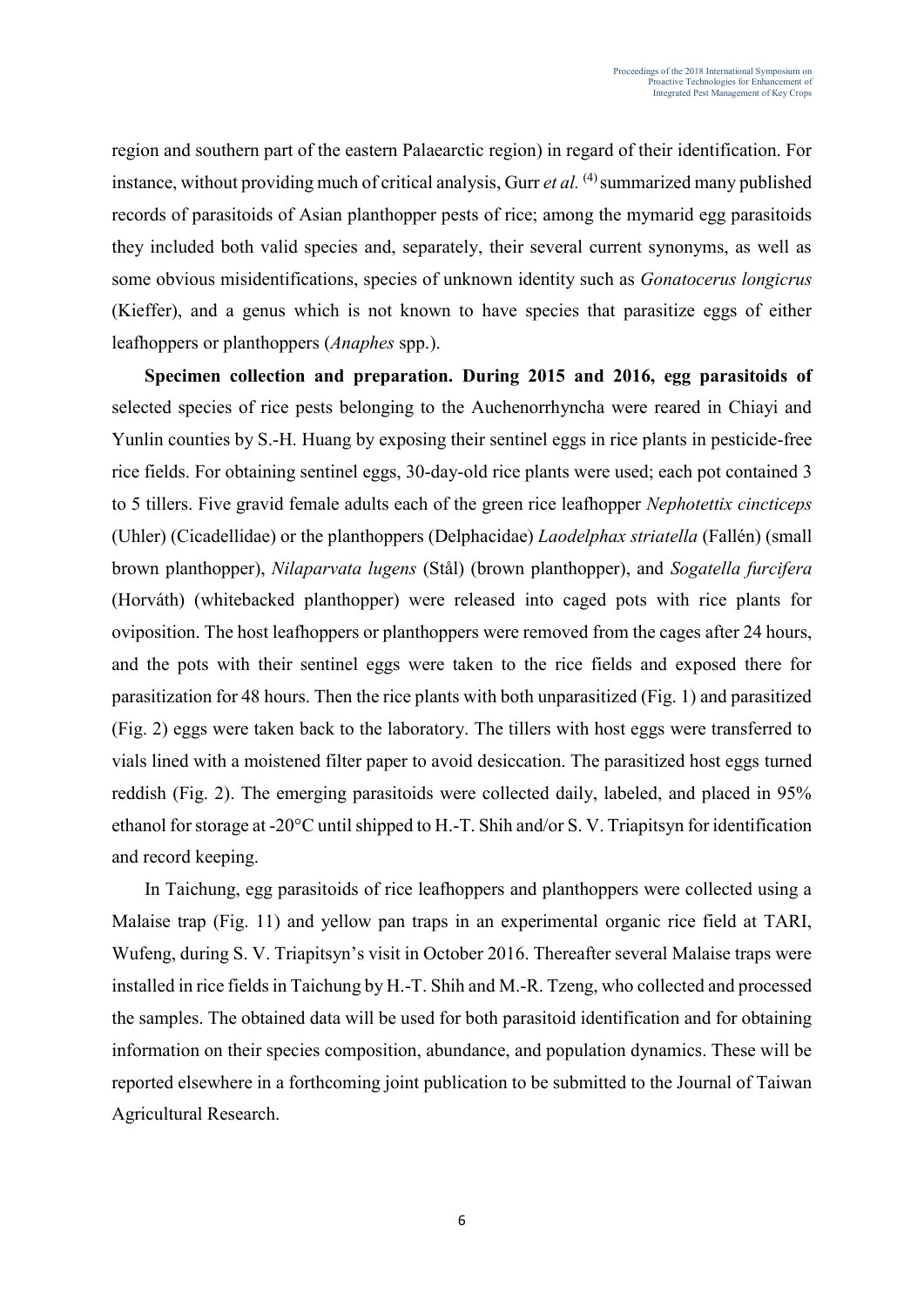Most of the collected or reared specimens were identified directly in ethanol. Selected specimens were dried from ethanol using a critical point drier, point-mounted, and labeled; these were then sorted to morphospecies, and some of the specimens were slide-mounted by Vladimir V. Berezovskiy. Both ethanol-preserved, pointed- and slide-mounted voucher specimens were deposited in the insect collection of TARI and the Entomology Research Museum, University of California, Riverside, California, USA.

**Specimen identification.** The most common and abundant parasitoid reared from sentinel eggs of all four aforementioned host species (one leafhopper and three planthoppers) was *Anagrus nilaparvatae* Pang and Wang (Mymaridae) (Figs 3, 4), both in Chiayi and Yunlin counties of Taiwan. *Anagrus nilaparvatae* was originally described from Wushan (Fuoshan), Guangdong, China, as an egg parasitoid of brown planthopper *Nilaparvata lugens* (7). Since then it was reported, in numerous publications partially summarized by Gurr *et al.* (4), from many countries in the Oriental and eastern Palaearctic regions as the main egg parasitoid of several economically important leafhoppers and planthoppers in rice field agroecosystems. As noted by Triapitsyn and Berezovskiy (22) and Triapitsyn (15) , *A. nilaparvatae* is morphologically practically indistinguishable from the common, widespread, polyphagous Palaearctic species *A. incarnatosimilis* Soyka (as *A. incarnatus* Haliday). Its proper taxonomic identity was recently figured out as part of this project  $(23)$  using both morphometric analysis and genetic studies.

The second most common egg parasitoid of rice leafhoppers in Chiayi and Yunlin counties of Taiwan was *Mymar taprobanicum* Ward (Mymaridae), a rather common and almost cosmopolitan species. Illustrated here is a female of *M. taprobanicum* (Fig. 5) reared from eggs of green rice leafhopper *Nephotettix cincticeps*. Also reared in west central Taiwan were a few specimens of *Gonatocerus aegyptiacus* Soyka (Mymaridae) (Fig. 6) from eggs of *Nephotettix cincticeps* and *Oligosita* sp. (Trichogrammatidae) (Fig. 7) from eggs of small brown planthopper *Laodelphax striatella*.

In the Malaise trap installed in the rice field at TARI, also collected were the rice green leafhopper *Nephotettix nigropictus* (Stål) and the zig-zag leafhopper *Maiestas dorsalis* (Motschulsky) (Cicadellidae) (identifications by S. V. Triapitsyn). The known egg parasitoid *Pseudoligosita nephotetticum* (Mani) (Trichogrammatidae) (Fig. 8) was collected there in yellow pan traps but not in the Malaise trap standing next to them, whereas *Anagrus nilaparvatae* was collected in the same location in both types of traps.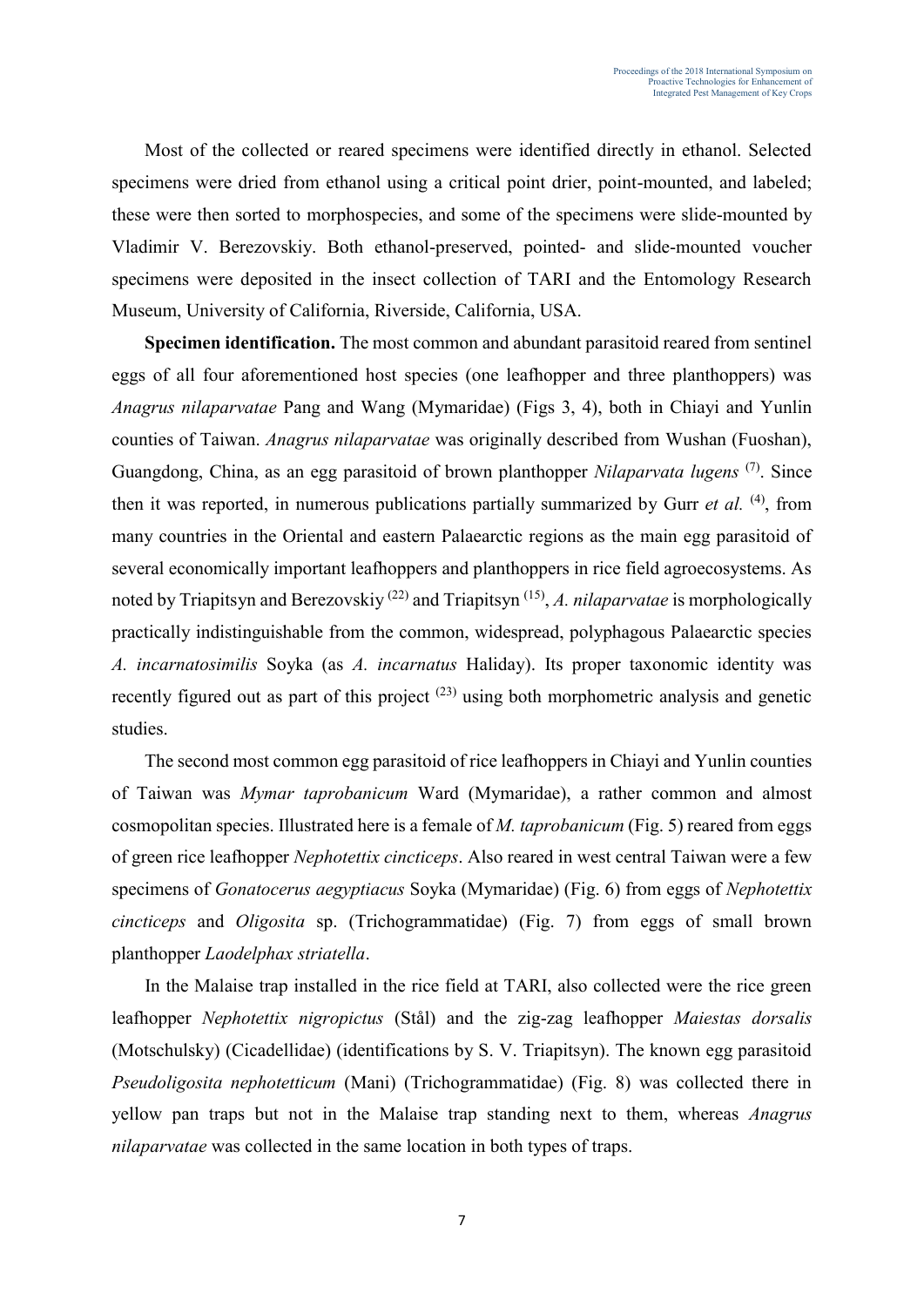# **2. Rearing and identification of egg parasitoids of the leafhopper** *Kolla paulula* **(Walker), vector of** *Xylella fastidiosa*

In Taiwan, the cicadelline (Cicadellidae: Cicadellinae: Cicadellini) leafhopper *Kolla paulula* (Walker) is a known vector of the phytopathogenic bacterium *Xylella fastidiosa* (8), the causative agent of Pierce's disease of grapes and similar diseases of other affected plants, and thus of particular economic importance. Two species of parasitoids were reared by W.-F. Hung and H.-T. Shih from its eggs in plant tissue of spreading dayflower, *Commelina diffusa* (Commelinaceae), and then identified by S. V. Triapitsyn as *Pseudoligosita nephotetticum*  (Mani) (Trichogrammatidae) (Fig. 9) and one male of *Cosmocomoidea* sp. (Mymaridae) (Fig. 10) [as *Gonatocerus* (*Cosmocomoidea*) sp.] (24) . *Pseudoligosita nephotetticum* was redescribed and illustrated; also provided was a summary of the known records of egg parasitoids (Mymaridae and Trichogrammatidae) of other leafhoppers from the tribe Cicadellini in the entire world <sup>(24)</sup>.

## **3. A preliminary study of the diversity and taxonomy of Mymaridae in Taiwan**

**General information.** Biogeographically, the fairyfly (Mymaridae) fauna of Taiwan is primarily Oriental, although at high altitudes it fits more that of the Palaearctic ecozone. While generic identifications of most Mymaridae in the region are generally relatively easily available, species identifications are still a major problem. Expensive and time-consuming special preservation and mounting techniques, such as critical point drying from ethanol and making microscopic slides in Canada balsam, are usually required to be able to identify most mymarids to species based on morphology. Overall, prior to this study, taxonomic reports on the diversity of Mymaridae in Taiwan were scarce and either included some random identifications of the Taiwanese specimens as parts of broader generic revisions or those of specimens of interest to biological control projects, mainly of egg parasitoids of rice pests.

**Keys and taxonomic revisions of importance.** Keys and taxonomic revisions that include Taiwanese specimens of certain fairyfly genera are unfortunately few, but some can be helpful to recognize some species: Taguchi  $(9, 10, 11, 12, 13)$  for a number of genera, Triapitsyn  $(16)$  for *Nepolynema* Triapitsyn, Triapitsyn (17) for *Himopolynema* Taguchi (a revision of the Taiwanese species with descriptions of several new taxa), Triapitsyn (18) for *Arescon* Walker, Triapitsyn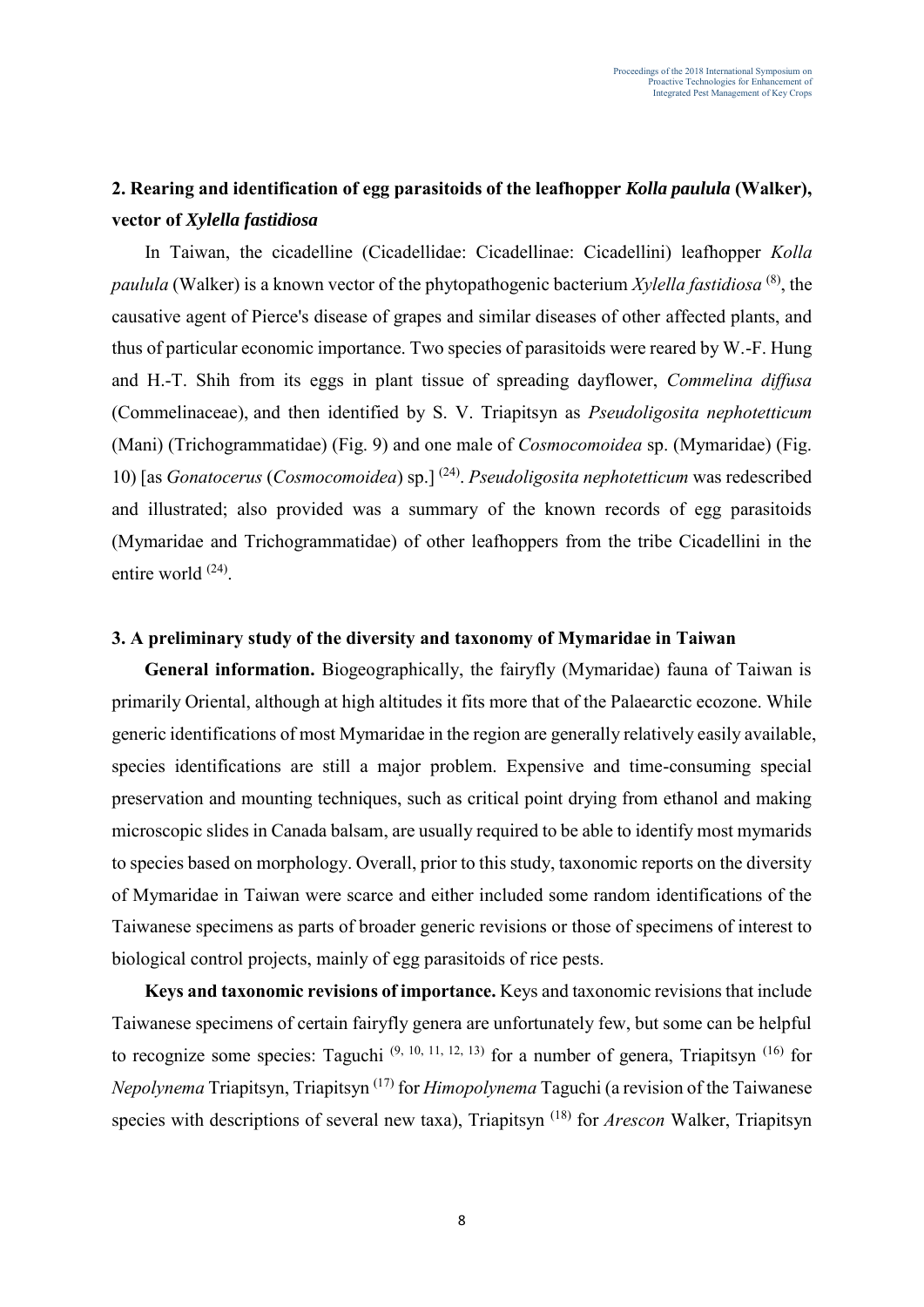(19) for *Alaptus* Westwood, Triapitsyn *et al.* (21) for *Zeyanus* Huber, Triapitsyn and Berezovskiy (22) for *Anagrus* Haliday, etc.

**Recent achievements.** Triapitsyn<sup>(20)</sup> just published an annotated checklist of Mymaridae of Taiwan, which includes records of 28 genera and 60 named species. Of these, 13 genera and 33 species were newly recorded from Taiwan, including 5 new species described. Information on their distribution and available host records was also provided, along with illustrations of some species and keys to several genera. In addition, a number of the undescribed species were identified in the course of this study; these await thorough taxonomic revisions of the genera to which they belong. The previous published records of mymarid egg parasitoids of rice leafhoppers and planthoppers in Taiwan were critically analyzed.

This checklist was based largely on the collection of Mymaridae in TARI, almost all mounted on individual microscopic slides, captured mostly by sweeping during the 1950s-1970s by Kwei-Shui Lin (1921-2002), a taxonomist and prolific collector of parasitic Hymenoptera, who worked at TARI in Taipei City before moving to Taichung. He collected almost 3,000 specimens of fairyflies throughout Taiwan (the bulk from Taipei City and its environs). These were examined and identified by S. V. Triapitsyn mostly during visits to TARI in August 2013 and October 2016.

Tian *et al.* <sup>(14)</sup> reported a surprisingly low generic diversity index for the Mymaridae of Taiwan which they suggested, along with Tibet's, to be significantly lower than that for Fujian, China. However, Triapitsyn<sup>(20)</sup> demonstrated that to be a misleading conclusion because the mymarid fauna of Taiwan was at that time too poorly known. One would expect, due to the large size of the island, diversity of its habitats, and relative proximity to Fujian, a greater fairyfly diversity than reported, along with some possible endemism (particularly in the mountains). Thus, the mymarid fauna of Taiwan could likely be almost as diverse as that of Fujian.

Looking ahead. Clearly, what is now known about biodiversity and taxonomy of Mymaridae in Taiwan, as summarized recently by Triapitsyn<sup> $(20)$ </sup>, is not enough, primarily because of the lack of systematic collecting efforts of micro-Hymenoptera throughout Taiwan Island and in the surrounding smaller islands using both various modern trapping methods and rearings from known hosts. Likewise, there hasn't been any significant effort to sort, dry, mount, label, and identify any fairyflies from the numerous existing bulk alcohol samples, primarily those from Malaise traps, in any major Taiwanese collections of insects. Thus, more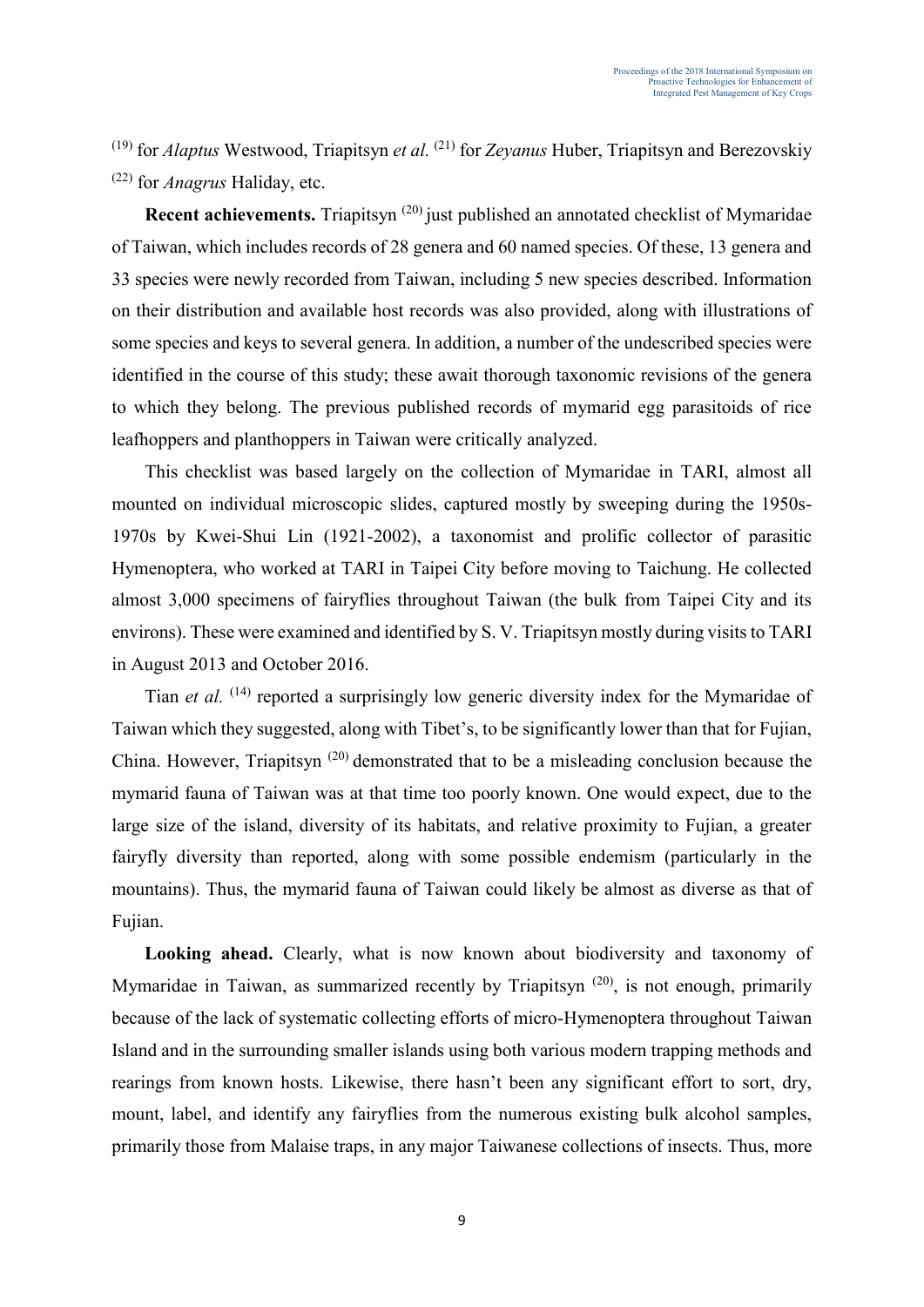species are expected to be discovered there once such efforts take place sometimes in the future, provided interest, taxonomic expertise, and appropriate funding become available.

As noted by Triapitsyn<sup>(20)</sup>, at least 5 more genera of Mymaridae are likely to occur in Taiwan, besides those included in that checklist. Indeed, after it was accepted for publication and it was too late to add any taxa to it, one more genus, *Dorya* Noyes and Valentine, was found in Taiwan (John T. Huber, personal communication, material in the Canadian National Collection of Insects, Arachnids and Nematodes, Ottawa, Ontario, Canada). Thus, once all or almost all the genera are found and properly recorded from there, the next step would be to compile a key to both sexes of the genera occurring in Taiwan and to identify (and describe, if necessary) species in each genus. The latter, however, may require revising at least the Oriental species of some genera.

### **ACKNOWLEDGMENTS**

We thank Mr. Vladimir V. Berezovskiy (UCRC) for mounting specimens, Ms. Mei-Rong Tzeng (TARI) for processing Malaise trap samples, Dr. John T. Huber (Canadian National Collection of Insects, Arachnids and Nematodes, Ottawa, Ontario, Canada) for sharing valuable information, and Dr. Chi-Feng Lee for access to the mymarid collection of TARI.

#### **LITERATURE CITED**

- 1. Chen, B. H. 1994(1993). Occurrence and preference of *Anagrus incarnatus* Haliday (Hymenoptera: Mymaridae) on eggs of two rice planthoppers in Taiwan. Plant Prot. Bull. 35:267-275.
- 2. Chen, B.-h., and Yu, J.-z. 1989. *Anagrus incarnatus* Haliday, a new record from eggs of brown planthopper in Taiwan. J. Agric. Res. China 38:458-462.
- 3. Chu, Y.I., and Hirashima, Y. 1981. Survey of Taiwanese literature on the natural enemies of rice leafhoppers and planthoppers. Esakia 16:33-37.
- 4. Gurr, G. M., Liu, J., Read, D. M. Y., Catindig, J. L. A., Cheng, J. A., Lan, L. P., and Heong, K. L. 2011. Parasitoids of Asian rice planthopper (Hemiptera: Delphacidae) pests and prospects for enhancing biological control by ecological engineering. Ann. Appl. Biol. 158:149-176.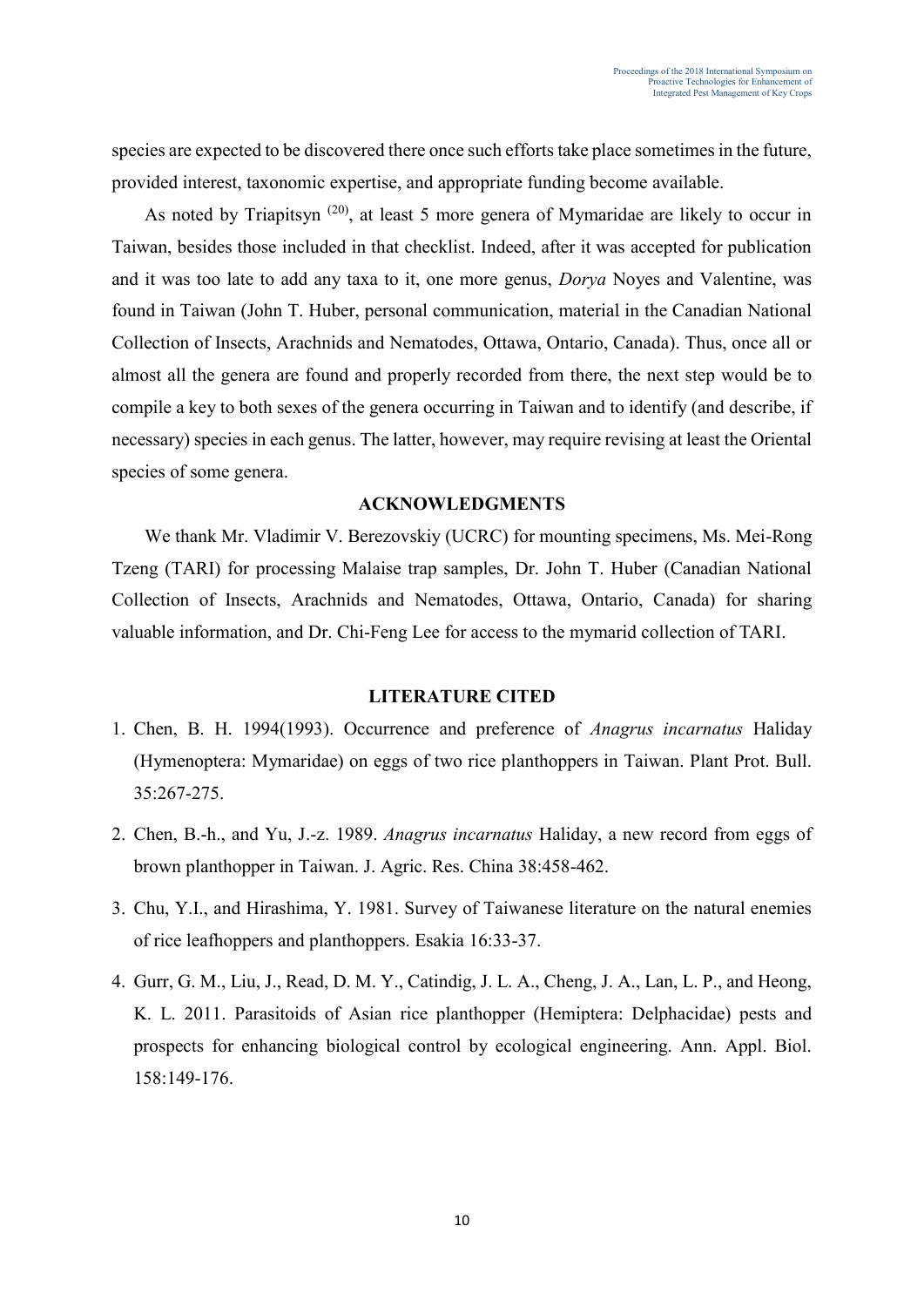- 5. Hirashima, Y. 1981. Field studies on the biological control of leafhoppers and planthoppers (Hemiptera: Homoptera) injurious to rice plants in South-East Asia. An account for the year 1979. Esakia 16:1-4.
- 6. Lin, K. S. 1974. Notes on some natural enemies of *Nephotettix cincticeps* (Uhler) and *Nilaparvata lugens* (Stal) in Taiwan. J. Taiwan Agric. Res. 23:91-115. (In Chinese with English summary)
- 7. Pang, X., and Wang, Y. 1985. New species of *Anagrus* from south China (Hymenoptera : Mymaridae). Entomotaxonomia 7:175-184.
- 8. Su, C. C., Shih, H. T., Lin, Y. S., Su, W. Y., and Kao, C. W. 2011. Current status of Pierce's disease of grape and its vector in Taiwan. Pages 25-50 *in*: Proceedings of the Symposium on Integrated Management Technology of Insect Vectors and Insect- borne Diseases. Special Publication of TARI No. 152. Taiwan Agricultural Research Institute, Bureau of Animal and Plant Health Inspection and Quarantine, H. T. Shih, and C. J. Chang eds. (In Chinese with English abstract)
- 9. Taguchi, H. 1974. Records of two *Mymar* species from Japan and Taiwan (Hymenoptera: Mymaridae). Trans. Shikoku Entomol. Soc. 12:22.
- 10. Taguchi, H. 1975. Two new *Chaetomymar* species from Japan and Taiwan (Hymenoptera: Mymaridae). Trans. Shikoku Entomol. Soc. 12:111-114.
- 11. Taguchi, H. 1977a. A new genus belonging to the tribe Mymarini from Japan, Taiwan and Malaysia (Hymenoptera: Mymaridae). Trans. Shikoku Entomol. Soc. 13:137-142.
- 12. Taguchi, H. 1977b. Two new species of the genus *Camptoptera* from Taiwan (Hymenoptera: Mymaridae). Trans. Shikoku Entomol. Soc. 13:143-146.
- 13. Taguchi, H. 1978. A new species of the genus *Stephanodes* from Japan and Taiwan (Hymenoptera: Mymaridae). Trans. Shikoku Entomol. Soc. 14:73-76.
- 14. Tian, H.-x., Lin, N.-q., and Lin, J. 2006. Preliminary analysis of generic diversity of Trichogrammatidae and Mymaridae from 10 provinces of China. J. Fujian Agric. For. Univ. (Nat. Sci. Ed.) 35:480-485.
- 15. Triapitsyn, S. V. 2013. Taxonomy and biology of egg parasitoids of Auchenorrhyncha of economic importance in Taiwan and adjacent countries, and of proconiine sharpshooters in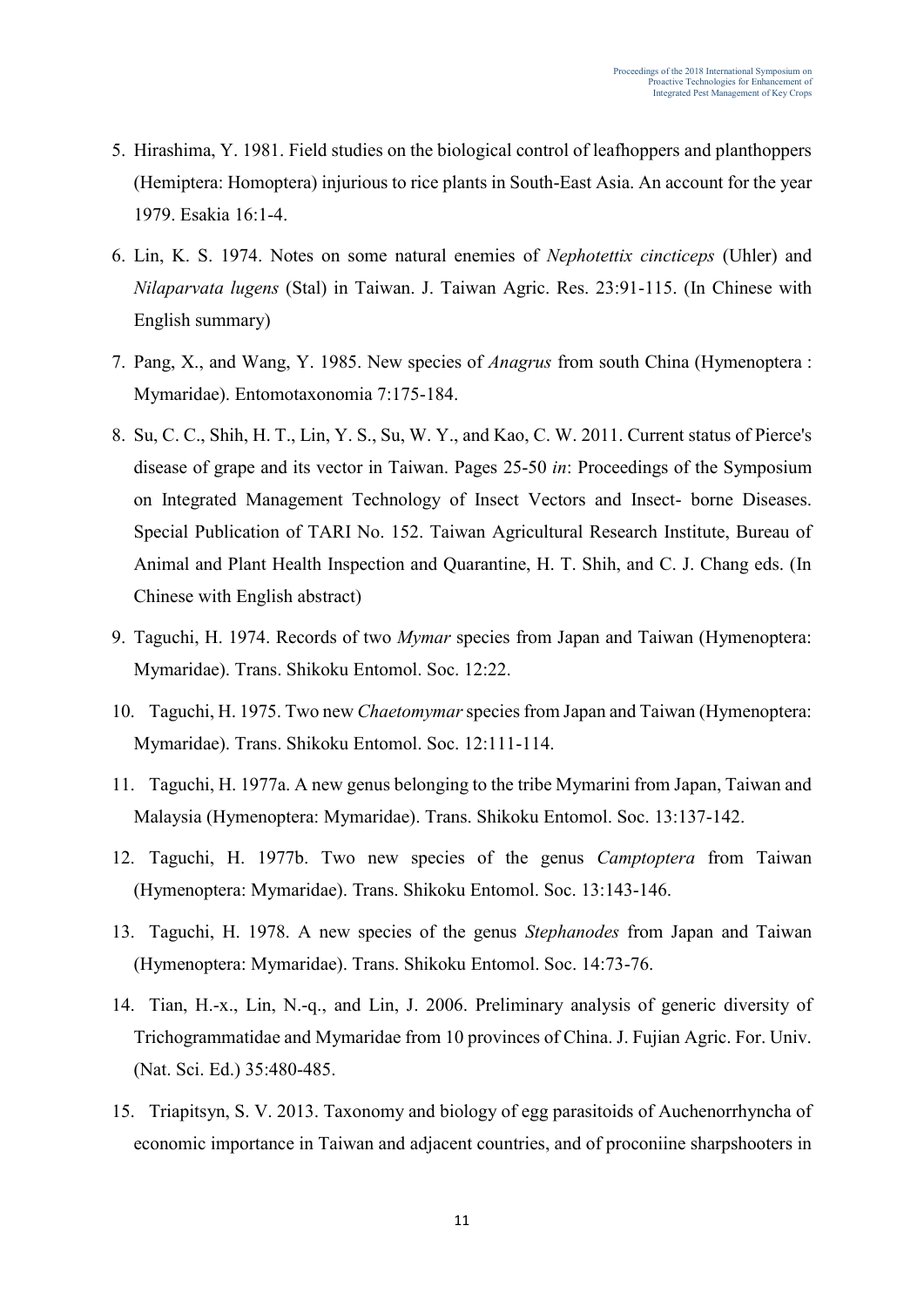the New World. p. 123-144. In: C.-J. Chang, C.-Y. Lee, and H.-T. Shih [eds], Proceedings of the 2013 International Symposium on Insect Vectors and Insect-Borne Diseases, Taichung, Taiwan, 6-8 August 2013 Special Publication of TARI No. 173, Council of Agiculture, Executive Yuan, Taiwan Agricultural Research Institute, Bureau of Animal and Plant Health Inspection and Quarantine.

- 16. Triapitsyn, S. V. 2014. *Nepolynema*, a new genus of Mymaridae (Hymenoptera: Chalcidoidea), and its two new species from Costa Rica and Papua New Guinea. Proc. Russian Entomol. Soc. 85:170-182.
- 17. Triapitsyn, S. V. 2015. The genus *Himopolynema* (Hymenoptera: Mymaridae) in Taiwan and taxonomic comments on some extralimital species. Formosan Entomol. 35:79-116.
- 18. Triapitsyn, S. V. 2016. Review of the Oriental species of the genus *Arescon* Walker, 1846 (Hymenoptera: Mymaridae). Euroasian Entomol. J. 15:137-151.
- 19. Triapitsyn, S. V. 2017. Revision of *Alaptus* (Hymenoptera: Mymaridae) in the Holarctic region, with taxonomic notes on some extralimital species. Zootaxa 4279:1-92.
- 20. Triapitsyn, S. V. 2018. An annotated checklist of Mymaridae (Hymenoptera: Chalcidoidea) in Taiwan, with descriptions of five new species. J. Taiwan Agr. Res. 67:113- 165.
- 21. Triapitsyn, S. V., Aishan, Z., and Hu, H.-y. 2017. Descriptions of two new species of *Zeyanus* Huber (Hymenoptera: Mymaridae), with notes on some other congeneric taxa from the Oriental part of China. Oriental Insects 51:145-159.
- 22. Triapitsyn, S. V., and Berezovskiy, V. V. 2004. Review of the genus *Anagrus* Haliday, 1833 (Hymenoptera: Mymaridae) in Russia, with notes on some extralimital species. Far East. Entomol. 139:1-36.
- 23. Triapitsyn, S. V., Rugman-Jones, P. F., Tretiakov, P. S., Shih, H.-T., and Huang, S.-H. Untangling the *Anagrus incarnatus* Haliday species complex (Hymenoptera: Mymaridae): genetic data corroborate conspecificity of several morphologically similar nominal species from the Holarctic region and a common egg parasitoid of the economically important leafhopper and planthopper (Hemiptera: Cicadellidae and Delphacidae) pests of rice in Asia. J. Nat. Hist., in review.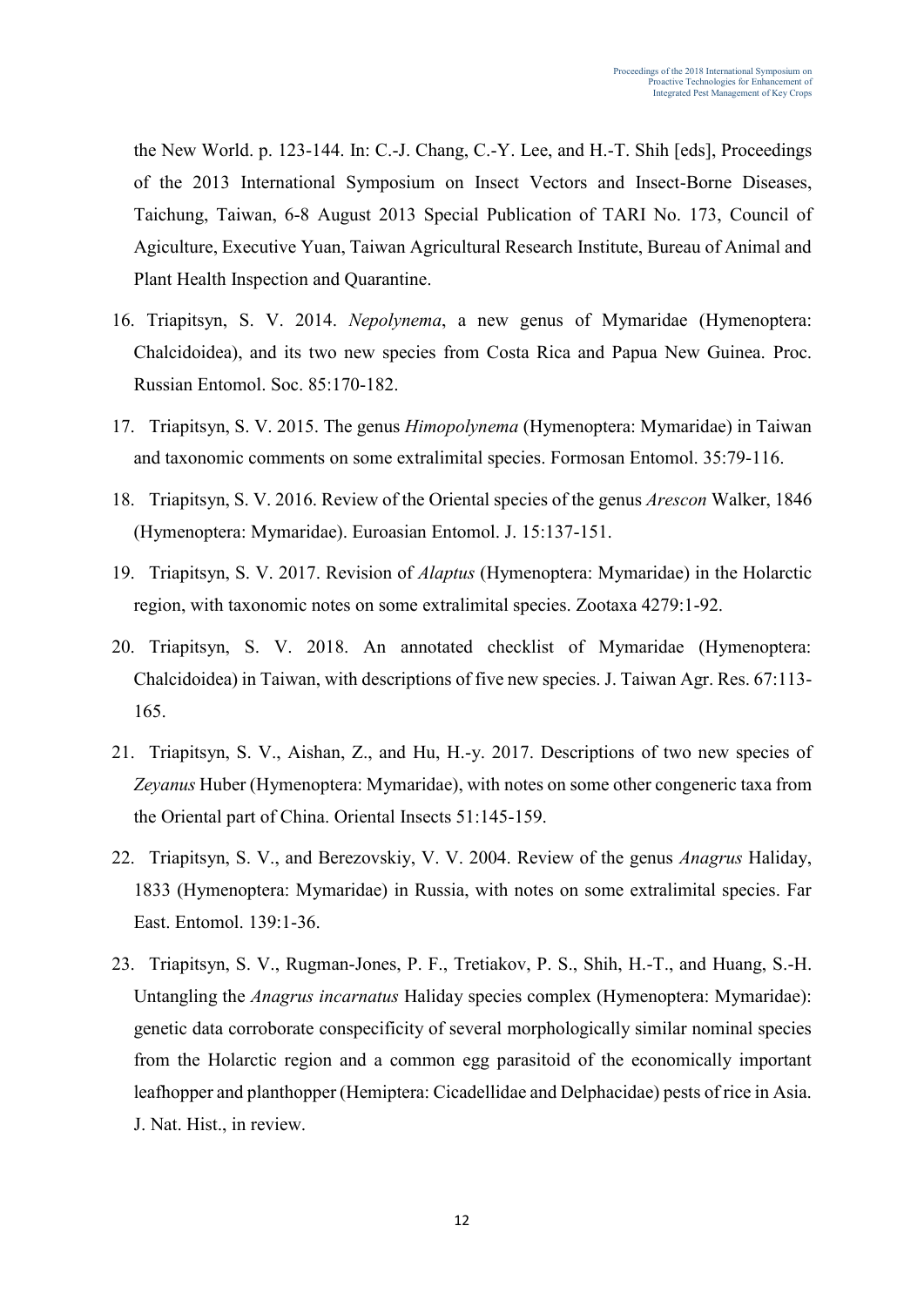24. Triapitsyn, S. V., and Shih, H.-T. 2014. Egg parasitoids (Hymenoptera: Mymaridae and Trichogrammatidae) of *Kolla paulula* (Walker) (Hemiptera: Cicadellidae) in Taiwan. J. Asia-Pacific Entomol. 17:673-678.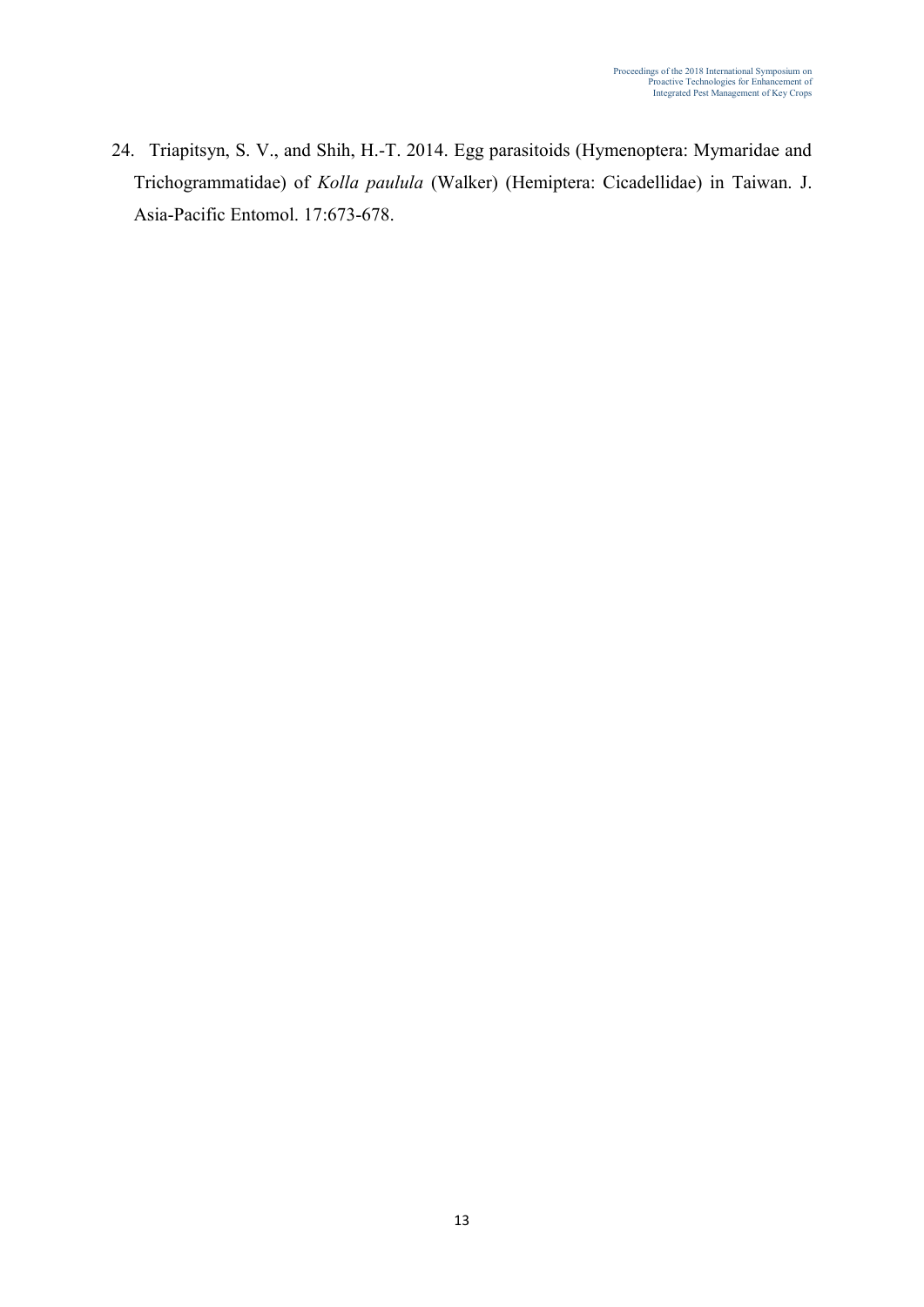

Fig. 1. Unparasitized eggs of brown planthopper *Nilaparvata lugens* (Taiwan).



Fig. 2. Eggs of brown planthopper, *Nilaparvata lugens*, parasitized by *Anagrus nilaparvatae* (Taiwan).



Fig. 3. Female of *Anagrus nilaparvatae*, egg parasitoid of brown planthopper *Nilaparvata lugens* (Lucao, Taiwan).



Fig. 5. Female of *Mymar taprobanicum*, egg parasitoid of green rice leafhopper *Nephotettix cincticeps* (Gukeng, Taiwan).



Fig. 4. Male of *Anagrus nilaparvatae*, egg parasitoid of brown planthopper *Nilaparvata lugens* (Lucao, Taiwan).



Fig. 6. Female of *Gonatocerus aegyptiacus*, egg parasitoid of green rice leafhopper *Nephotettix cincticeps* (Gukeng, Taiwan).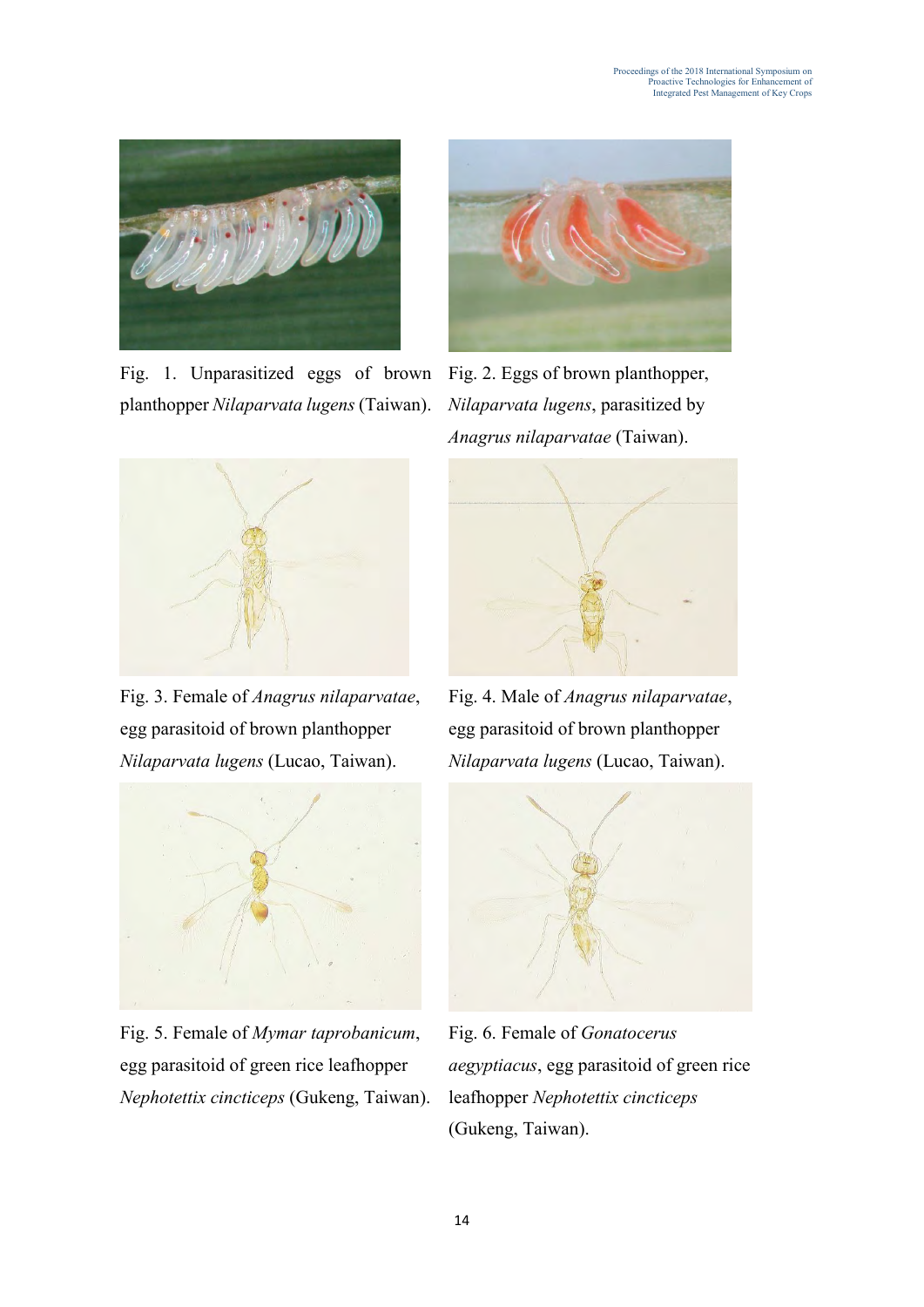

Fig. 7. Male of *Oligosita* sp., egg parasitoid of small brown planthopper *Laodelphax striatella* (Gukeng, Taiwan).



Fig. 8. Female of *Pseudoligosita nephotetticum* (rice field, TARI, Wufeng, Taichung, Taiwan).



Fig. 9. Female of *Pseudoligosita nephotetticum*, egg parasitoid of *Kolla paulula* (Wufeng, Taichung, Taiwan).



Fig. 10. Male of *Cosmocomoidea* sp., egg parasitoid of *Kolla paulula* (Wufeng, Taichung, Taiwan).